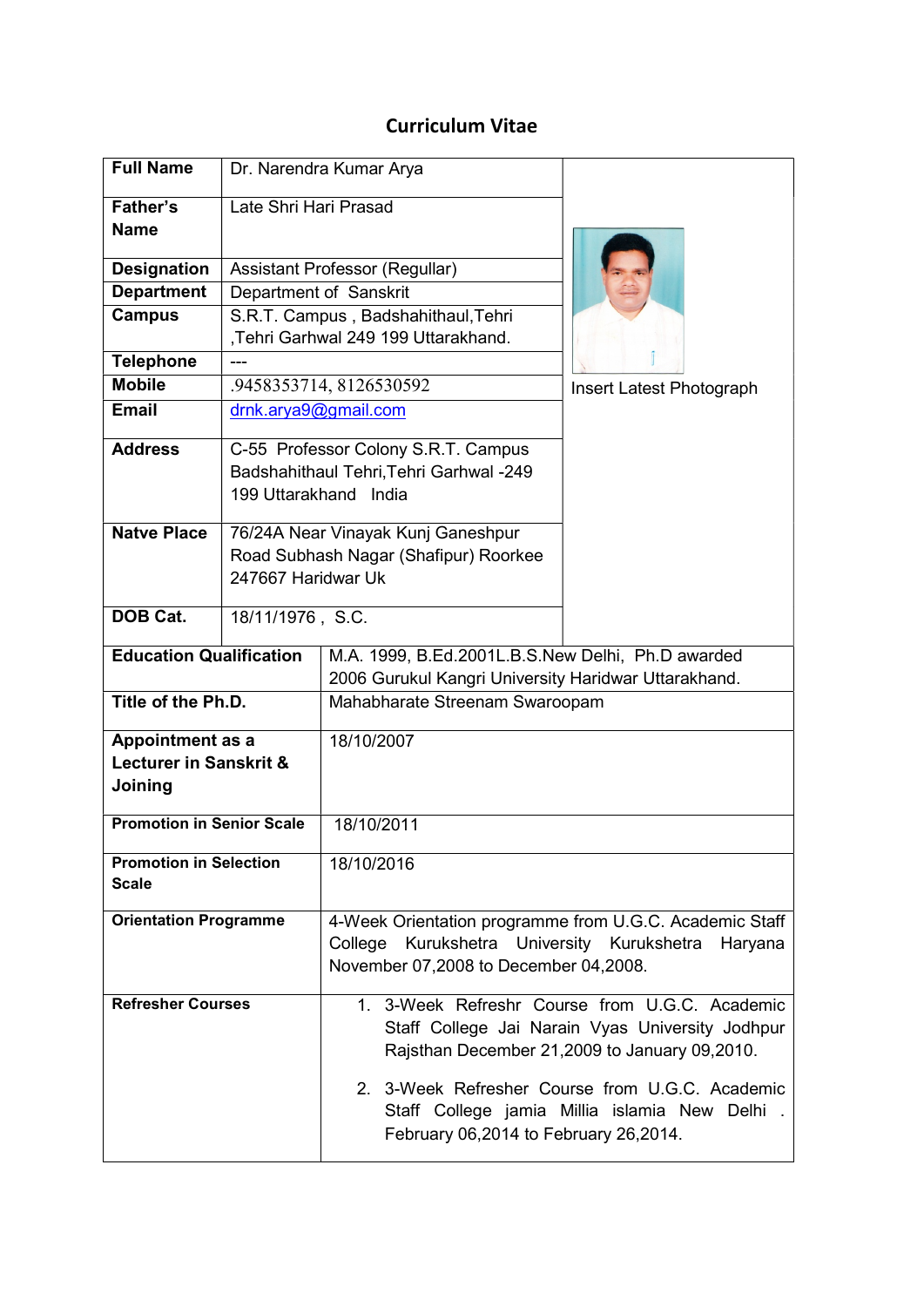|                                                      | 3. 3-Week Refresher Course from U.G.C. Academic<br>Staff College Deen dayal Upadhyay Gorakhpur<br>University Uttar Pradesh August 11,2018 to August<br>31,2018. |  |  |
|------------------------------------------------------|-----------------------------------------------------------------------------------------------------------------------------------------------------------------|--|--|
| <b>Teaching Experience</b>                           | Assistant Professor in Department of Sanskrit From                                                                                                              |  |  |
|                                                      | 18/10/2007 till Now H.N.B.G.U. S.R.T.Campus<br>Badshahithaul Tehri, Tehri Garhwal 249 199                                                                       |  |  |
| <b>Evaluation Experience</b>                         | 12 Years (B.A., M.A. & B.Ed. Expert in Ph.D. Evaluation                                                                                                         |  |  |
|                                                      | Gurukul Kangri University Haridwar (More than 2 Ph.D.<br>Thesis Evaluated)                                                                                      |  |  |
| <b>Research Experience</b>                           | : 15 Years                                                                                                                                                      |  |  |
| <b>Post Held</b>                                     | Incharge HOD S. R. T. Campus Badshahithaul Tehri                                                                                                                |  |  |
|                                                      | Tehri Garhwal 249 199 Uttarakhand                                                                                                                               |  |  |
| <b>Academic</b>                                      | Assistant Professor in Department of Sanskrit H.N.B.G.U.                                                                                                        |  |  |
|                                                      | S.R.T. Campus Badshahithaul Tehri, Tehri Garhwal 249 199                                                                                                        |  |  |
| Administrative                                       | Proctor: Session 2012-2013, 2017-2018, 2020-2021                                                                                                                |  |  |
|                                                      | H.N.B.G.U. S.R.T. Campus Badshahithaul Tehri Garhwal.                                                                                                           |  |  |
| <b>National Conference</b><br>19                     |                                                                                                                                                                 |  |  |
| <b>International Conference</b><br>02                |                                                                                                                                                                 |  |  |
| <b>Total 17 Fifteen Research Papers Publications</b> |                                                                                                                                                                 |  |  |
|                                                      |                                                                                                                                                                 |  |  |
|                                                      |                                                                                                                                                                 |  |  |
|                                                      |                                                                                                                                                                 |  |  |